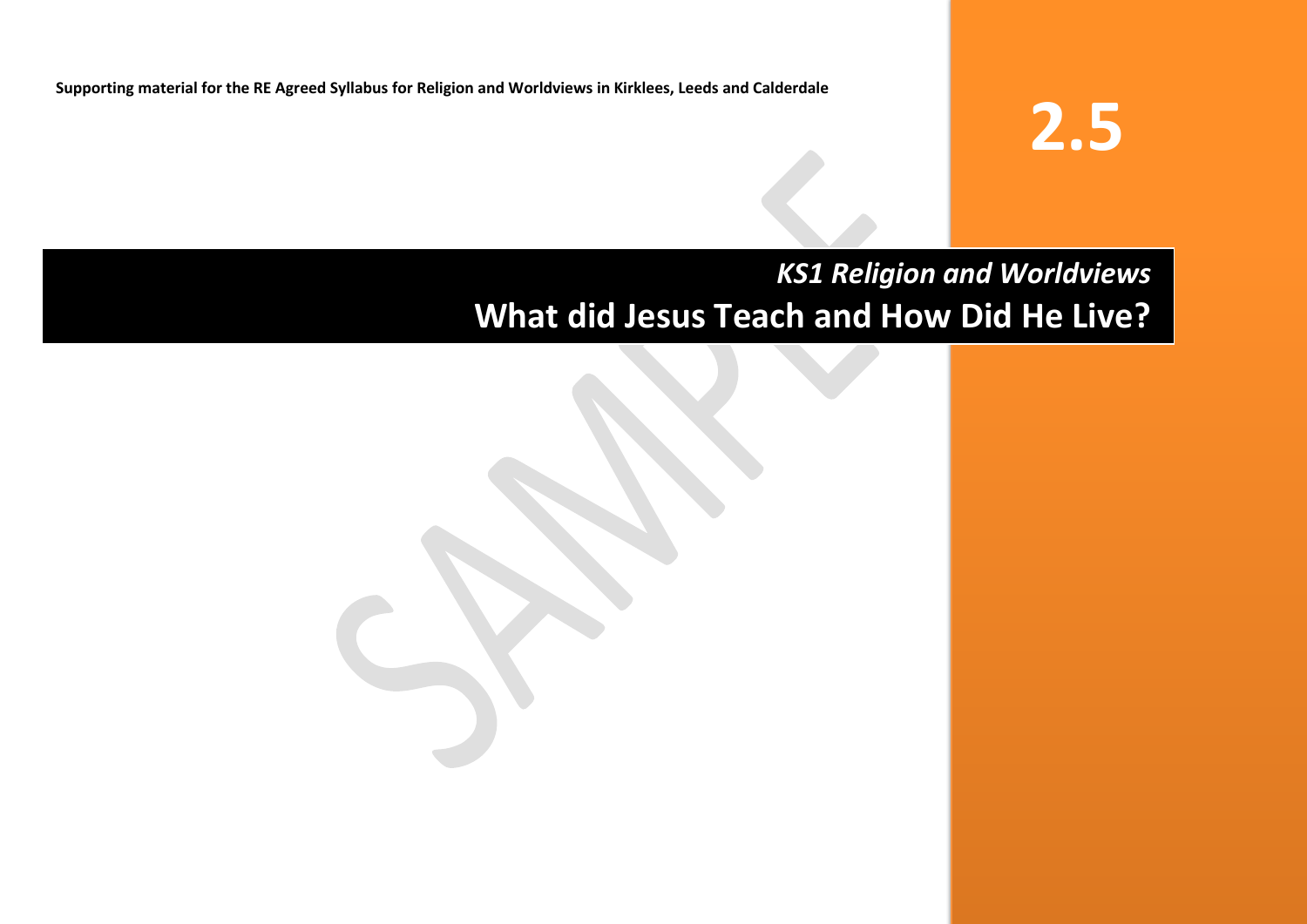**About this unit:** This unit focuses on stories from the life and teachings of Jesus by exploring and responding to questions. Pupils consider what is a 'calling' and what was Jesus' special role. There is a focus on how beliefs affect how Christians live their lives, which Christians may explain to children in terms of the command to 'love one another'. Through play, storytelling, simple drama, art and craft, speaking and listening activities, pupils think about some stories of Jesus and suggest meanings for the stories. They reflect on the importance of Jesus' teachings for Christians today. By learning about some stories of Jesus, and particularly about how Jesus healed and cared for people, pupils get the opportunity to explore how Jesus lived and how he wanted others to live. They will have the opportunity to name and retell key events in the final days of Jesus' ministry.

**Where this unit fits in:** This unit is part of a sequence of units primarily covering Christianity. There are five stands in these Christianity units: covenant, Christ, spirituality, Kingdom and discipleship. This unit primarily covers Kingdom - the teaching of Jesus about the Kingdom of God; and Christ – Christian beliefs about the significance of Jesus' death and the belief in his resurrection.

The unit could be delivered in Year 1 or 2 with appropriate adjustments. It supports these elements of the syllabus:

#### **A. Investigate the beliefs and practices of religions and other world views, including:**

1 Beliefs and authority: core beliefs and concepts; sources of authority including written traditions and leaders;

**B. Investigate how religions and other world views address questions of meaning, purpose and value, including:**

2 Ultimate Questions of belonging, meaning, purpose and truth.

**C. Investigate how religions and other world views influence morality, identity and diversity,** including:

1 Moral decisions: teachings of religions and other world views on moral and ethical questions; evaluation, reflection and critical responses

**The religions studied in this unit***: Christianity*



**Estimated teaching time for this unit:** 8 -10 hours

Supporting material for the RE Agreed Syllabus, 2019. © Kirklees Council and Pennine Learning Associates Ltd. Permission is given for use, copying or modifying by schools which have a current subscription to the West Yorkshire RE Resources Hub. To enquire, subscribe or feed back contac[t learning@kirklees.gov.uk](mailto:learning@kirklees.gov.uk)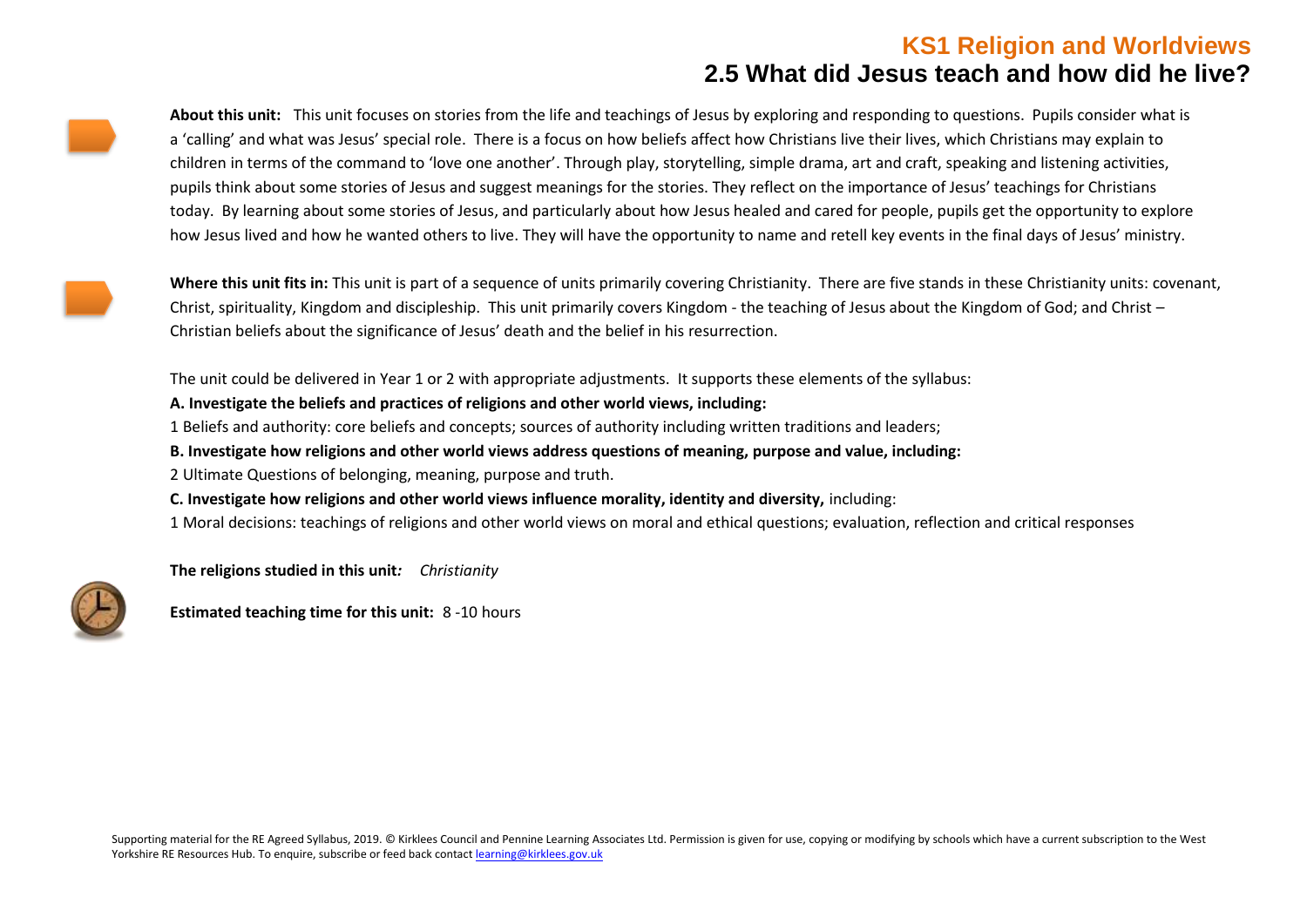## **KS1 Religion and Worldviews**

## **2.5 What did Jesus teach and how did he live?**

| <b>Vocabulary</b>                                                                                                                                                                                                                  | <b>Resources</b>                                                                                                                                                                                                                                                                                                                                                                                                              |
|------------------------------------------------------------------------------------------------------------------------------------------------------------------------------------------------------------------------------------|-------------------------------------------------------------------------------------------------------------------------------------------------------------------------------------------------------------------------------------------------------------------------------------------------------------------------------------------------------------------------------------------------------------------------------|
| In this unit, pupils will have an opportunity<br>to use words and phrases related to Christianity:<br>God<br>$\bullet$<br>Christ<br>Jesus<br>Christian<br>Gospel<br>Disciple<br>Parables<br>Baptism<br>Crucifixion<br>Resurrection | <b>Books:</b><br>Farmer Duck, Joy Martin Waddell,<br>My Best Friend by Pat Hutchinson,<br>Rainbow Fish<br>One Snowy Night<br><b>Websites:</b><br>https://request.org.uk<br>https://www.biblegateway.com<br>https://www.beinspirational.co.uk<br>https://www.bbc.com/bitesize/clips/zy2hyrd<br><b>Other Resources:</b>                                                                                                         |
|                                                                                                                                                                                                                                    | The resource pack:<br>Stories told by Jesus:<br>Jairus' Daughter, The Feeding<br>of the Five Thousand, The Healing<br>of the Blind Man, The Prodigal Son,<br>The Parable of the Unforgiving Servant.<br>The Good Samaritan,<br>The Story of the Lost Sheep<br>PPT - Jesus' life in a nutshell<br>PPT - Who were Jesus' Followers?<br><b>Pictorial Time line</b><br>Storyboard/key phrases<br>Friendship short response sheets |

Supporting material for the RE Agreed Syllabus, 2019. © Kirklees Council and Pennine Learning Associates Ltd. Permission is given for use, copying or modifying by schools which have a current subscription to the West Yorkshire RE Resources Hub. To enquire, subscribe or feed back contac[t learning@kirklees.gov.uk](mailto:learning@kirklees.gov.uk)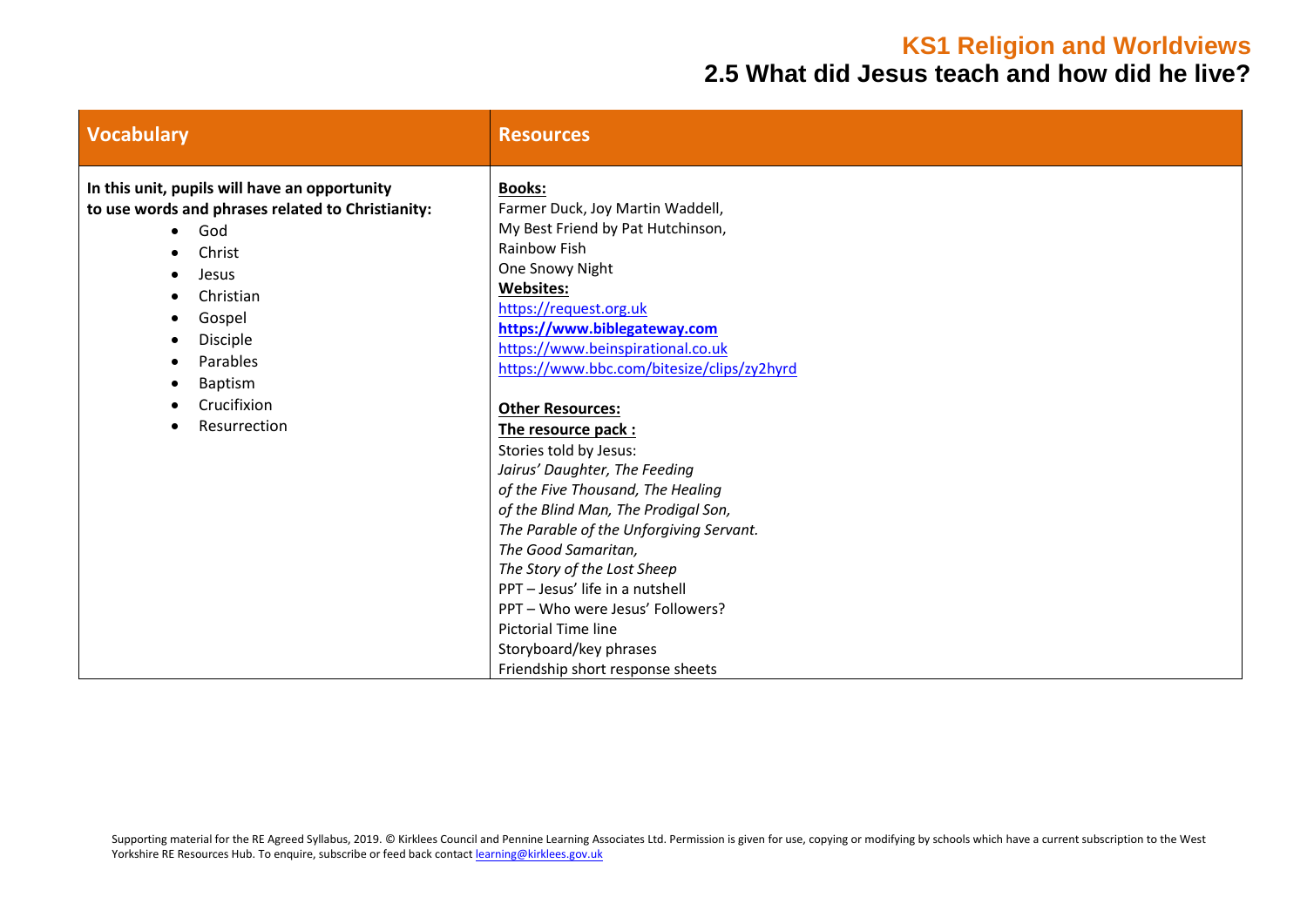| <b>EXPECTATIONS - informed by ongoing assessment throughout the unit.</b>                                                           |                                                                                                                                                                                                                                                                                                                                                                                                                                                                                                                                                                                                                                                                                                                       |                                                                                                                                                                                                                                                                                                    |  |  |  |
|-------------------------------------------------------------------------------------------------------------------------------------|-----------------------------------------------------------------------------------------------------------------------------------------------------------------------------------------------------------------------------------------------------------------------------------------------------------------------------------------------------------------------------------------------------------------------------------------------------------------------------------------------------------------------------------------------------------------------------------------------------------------------------------------------------------------------------------------------------------------------|----------------------------------------------------------------------------------------------------------------------------------------------------------------------------------------------------------------------------------------------------------------------------------------------------|--|--|--|
| Pupils working with support towards the age related<br>expectations will:<br>Explore and talk about the stories that Jesus<br>told. | Pupils working at the age related expectations (ARE)<br>in Year 2 will be able to:<br>Retell some of Jesus' parables<br>Express ideas and respond to questions about<br>stories from the life and teachings of Jesus.<br>Express ideas about how beliefs affect how<br>Christians live their lives such as fasting,<br>supporting the homeless and poor,<br>campaigning. Use examples of local or well-<br>known Christians today.<br>Name and retell key events in the final days<br>of Jesus' ministry, including: Palm Sunday<br>(John 12:12-15); the last supper (Mark 14: 12-<br>26); crucifixion (Luke 23:26-56) the empty<br>tomb (Luke 24: 1-12). Recall how these are<br>remembered in Holy Week and Easter. | In order to broaden and deepen their learning, some<br>pupils might:<br>Find out and respond to the key events in the life<br>of Jesus and the stories he told, suggesting<br>meanings.<br>Make links between their own ideas of a good life<br>and how Christians are called to live a good life. |  |  |  |

#### **ASSESSMENT SUGGESTIONS**

:

• Create a poster to display the key teachings of Jesus and how Christians are expected to live their lives today.

#### **CONTRIBUTION TO SMSC DEVELOPMENT**

- **Spiritual development** comes from thinking about the stories Jesus told and looking for links to their own lives;
- **■** Moral development comes from considering making the right choices in life and thinking about the fairness of how people are treated.
- **Social development** comes from exploring questions about the calling of people in the community; the importance of friendship
- **Cultural development** comes from engaging with the Christian culture and beliefs.

Supporting material for the RE Agreed Syllabus, 2019. © Kirklees Council and Pennine Learning Associates Ltd. Permission is given for use, copying or modifying by schools which have a current subscription to the West Yorkshire RE Resources Hub. To enquire, subscribe or feed back contac[t learning@kirklees.gov.uk](mailto:learning@kirklees.gov.uk)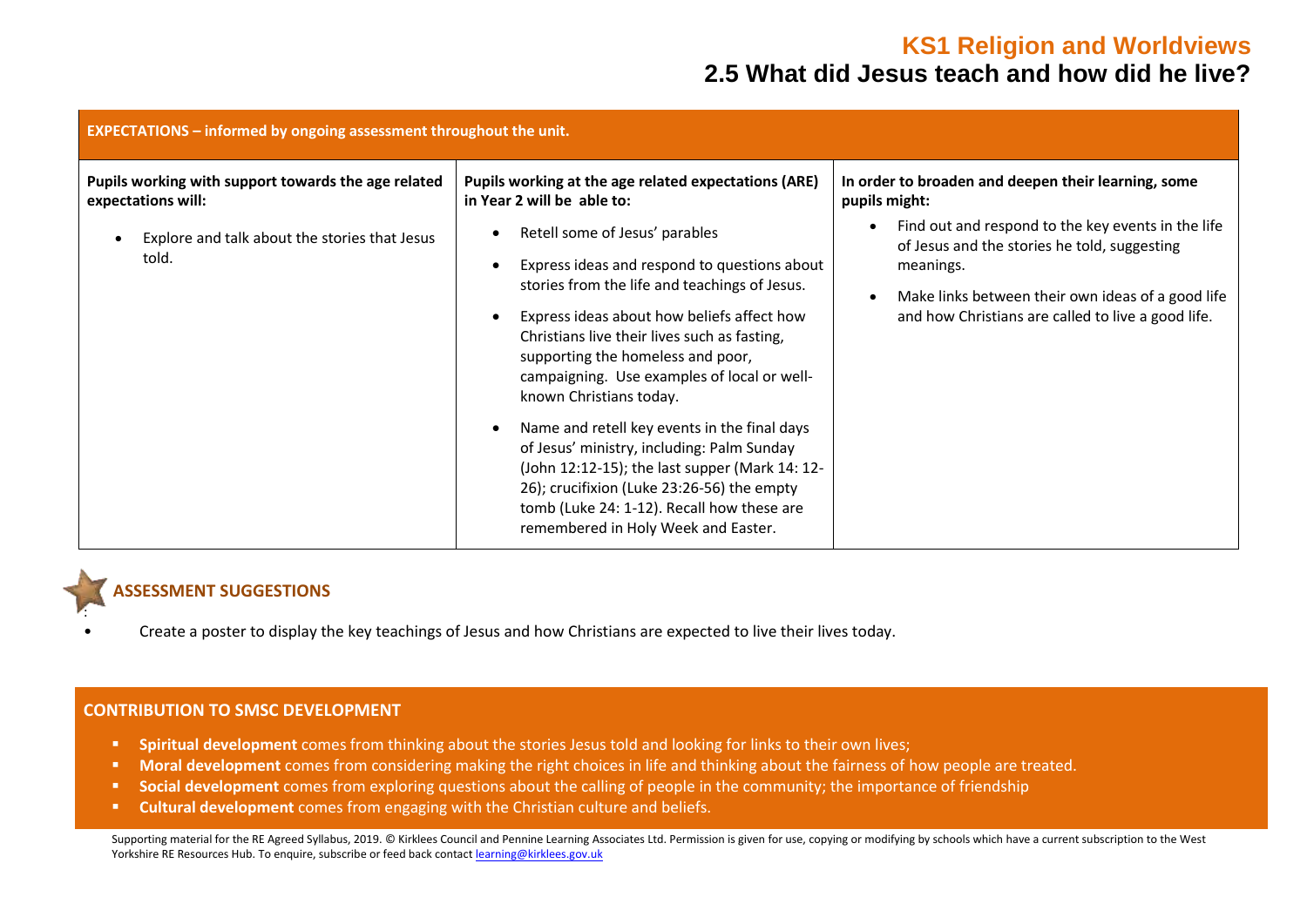| <b>Key Questions</b>              | <b>Learning</b><br><b>Objectives</b><br>Pupils should: | <b>Teaching and Learning Opportunities</b>                                                                                                   | <b>Learning Outcomes</b><br>Pupils:       | <b>Wider Learning</b><br><b>Opportunities /</b><br><b>Points To Note</b> |
|-----------------------------------|--------------------------------------------------------|----------------------------------------------------------------------------------------------------------------------------------------------|-------------------------------------------|--------------------------------------------------------------------------|
| What is a 'calling'?              | Explore how people<br>might feel called to             | What is a calling? What types of things might people feel called to<br>do?                                                                   | Express ideas about what<br>a calling is. | Opportunities for<br>visitors in school                                  |
| What special jobs<br>and roles do | do something.                                          | Look at pictures of different vocations and talk about how people<br>might feel that they are meant to do a particular job in life. Consider | Express ideas about the                   | Suggestions: local<br>PCSO,                                              |
| people have?                      |                                                        | how people might feel called by God to help others. Talk to each                                                                             | kinds of jobs people                      | Fireman, paramedic,                                                      |
| How was Jesus                     |                                                        | other about what they feel they should do when they are older.                                                                               | might feel called to do.                  | nurse, teacher, local<br>vicar/minister.                                 |
| called?                           |                                                        | Write down a question that you would like to ask someone - about<br>their calling.                                                           | Retell how Jesus was<br>called.           |                                                                          |
| What happened at                  |                                                        |                                                                                                                                              |                                           |                                                                          |
| Jesus' baptism?                   | Explore why Jesus                                      | Activity idea: Jesus' life in a nutshell.                                                                                                    |                                           | Link to prior learning                                                   |
| What was his                      | asked to be                                            | Jesus' life in a nutshell. Share PowerPoint with children to give an<br>overview of the life of Jesus.                                       |                                           | about welcoming a                                                        |
| special role?                     | baptised?                                              | Discuss: How was Jesus called? What was he called to do? Who was                                                                             |                                           | baby.                                                                    |
|                                   |                                                        | Jesus called by?                                                                                                                             |                                           | Encourage children to                                                    |
|                                   |                                                        | <b>Activity idea: Timeline</b>                                                                                                               |                                           | bring in any                                                             |
|                                   |                                                        | Give a set of pictures to each group - children work together to                                                                             |                                           | mementoes about                                                          |
|                                   |                                                        | create a simple timeline of the key events in the life of Jesus.                                                                             | Order the key events of                   | their baptism or                                                         |
|                                   |                                                        | Photograph as evidence for books.                                                                                                            | the life of Jesus.                        | welcoming/naming<br>ceremony.                                            |
|                                   |                                                        | Extension: Children are able to say what Jesus was called to do.                                                                             |                                           |                                                                          |
|                                   |                                                        | Activity idea: The story of Jesus' baptism                                                                                                   |                                           |                                                                          |

Supporting material for the RE Agreed Syllabus, 2019. © Kirklees Council and Pennine Learning Associates Ltd. Permission is given for use, copying or modifying by schools which have a current subscription to the West Yorkshire RE Resources Hub. To enquire, subscribe or feed back contac[t learning@kirklees.gov.uk](mailto:learning@kirklees.gov.uk)